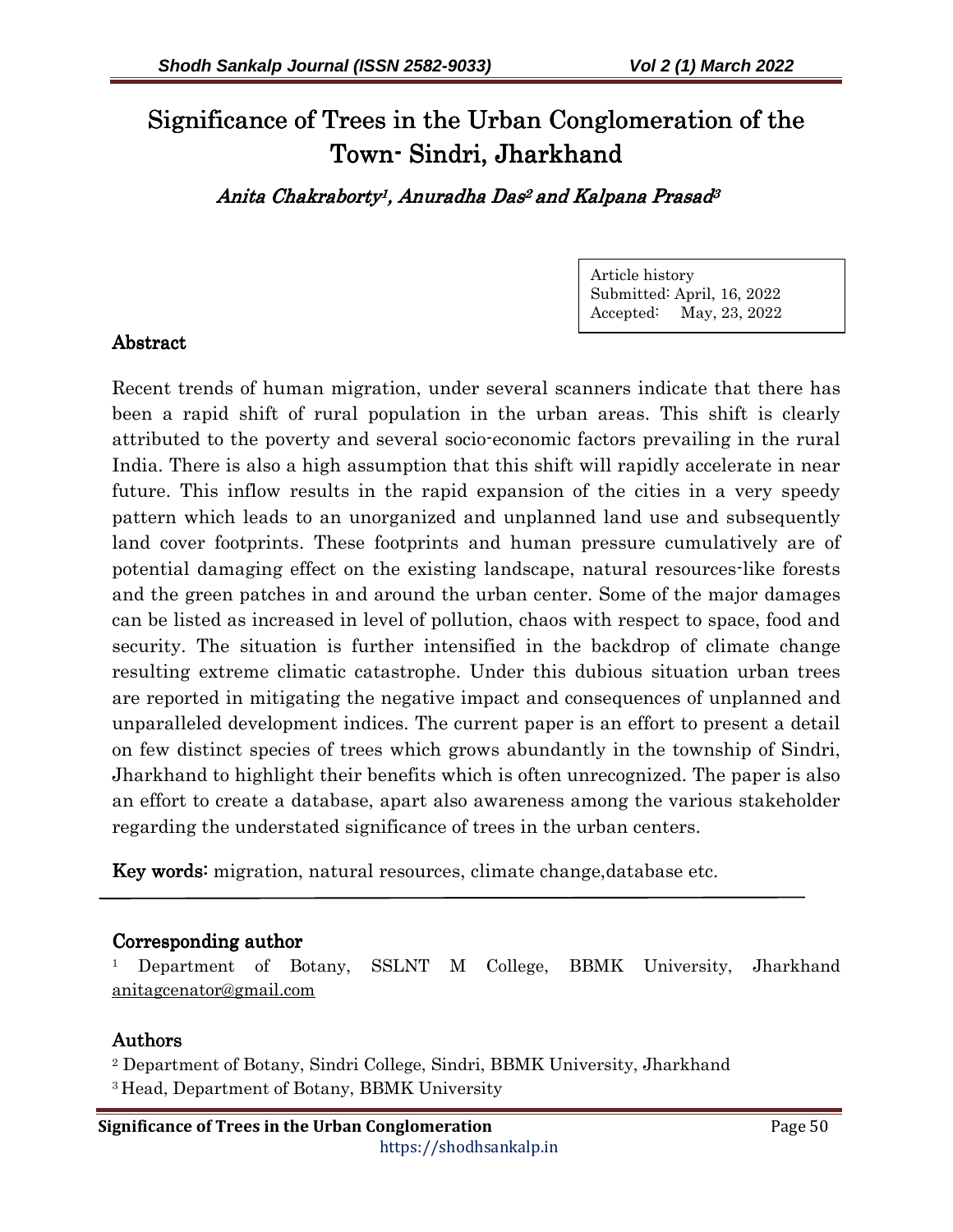# Introduction

Trees play a vital role in evolving human and its civilization. It plays a critical role for people and the planet. The presence of trees in urban areas or urban nature improve people's mental and physical health, children's attention and test scores, the property values in a neighborhood and beyond (Jessica *et. al.*, 2019). Trees improve the livability of our residence for countless reasons some of which can be illustrated as a) visual appeal, b) air quality, c) health and well-being, d) cost saving, e) managing storm-water, f) property value, g) crime reduction, h) cooling effects and i) adverse wind speed (Blue Green Urban, 2017).

The existence of human beings are primarily governed by three dimensions of its surrounding, the first being its interaction with the environment, second is the health and third the economic framework governing its status quo. Trees are reported to have an immense impact to all the three dimensions governing the existence of human being in its environment and society. Phychologies, 2018 claims without trees, we could not live. They can help us think better — Plato and Aristotle did their best thinking in the olive groves around Athens, Buddha found enlightenment beneath a bo tree, and Isaac Newton realised his theory of gravity when an apple fell from the tree under which he was sitting — and they can help us feel better.

The current paper is an effort to present an intensive study on few distinct species of trees namely, be Alstonia scholaris (L.) Br., Azadirachta indica A. Juss., Bombax ceiba L., Ficus religiosa L., Neolamarckia cadamba (Roxb.) Bosser, Pithecellobium dulce (Roxb.) Benth. Pterospermum acerifolium (L.) Willd., Putranjiva roxburghii or Drypetes roxburghii (Wall.) Hurus., Terminalia arjuna (Roxb.) Wight &Arn., and Trewia nudiflora (L.) Kulju &Welzen which grow abundantly in the township of Sindri, Jharkhand to highlight their significance and benefits which is often unrecognized. The paper is also an effort to create a database; apart it will also explore the traditional knowledge of the tribal and indigenous communities prevailing in the area which can be utilized for further experiments and researches to explore new drugs for treating various ailments, safeguarding their IPR for the betterment of our future generations and ultimately, the society. The paper also highlights the present status quo of this green standing biomass and the perception of the society towards them.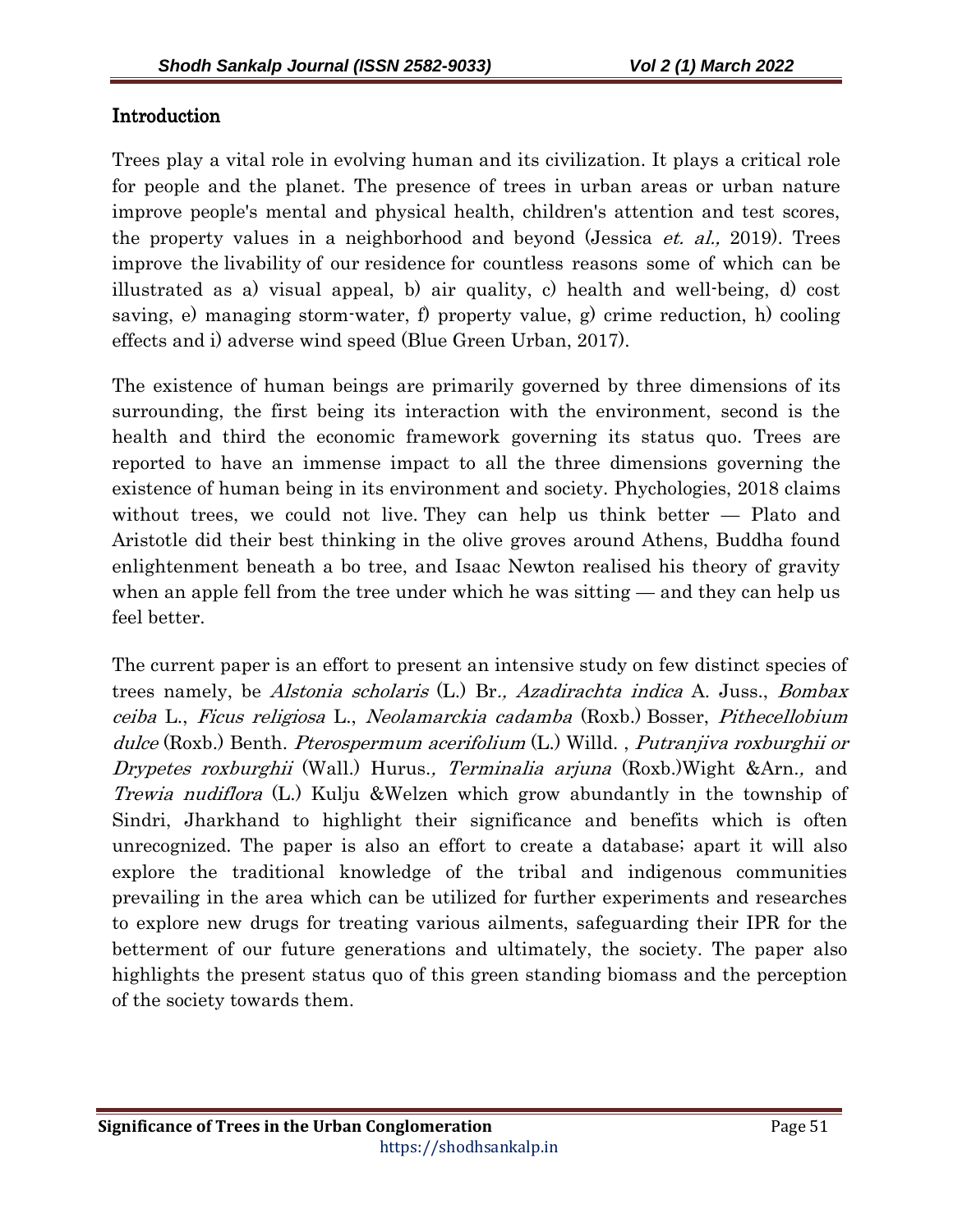# Material and methods:

# Study area:

The township of Sindri lies within the municipal limits of the District, Dhanbad, in the State of Jharkhand. The town was well acknowledged for Fertilizer Corporation of India Limited (FCIL) which was eventually closed in year 2002. Once regarded as industrial hub adjoining the coal city of Dhanbad, it has rich reserves of flora and fauna. As per the records of the now closed fertilizer plant (FCIL), the name Sindri was evolved form of the word 'Sindoori (Vermilion)'. In Hindi, it is 'Sundari'. The name is said to be given by the local tribals because of the vermilion coloured soil of the vicinity. However technically it is due to the presence of laterite soil it appears reddish. The word Sindri is also said to be a part of the *Mundari* glossary. Mundari is a language spoken by the indigenous people living in and around this region for a long time. (Dhanbad Municipal Corporation, Jharkhand Govt. 2017). The residents of the place, now adapted to a diverse culture of inhabitants also include the tribal communities like the Ho, Oraons, Mundas, Santhals and some of the indigenous communities like Mahatos, Suris, Doms etc.

The township is pretty lush with several tree species like *Alangium salviifolium* (L.f.) Wangerin, Aegle marmelos (L.) Correa, Albizia sp., Butea monosperma (Lam.) Taub., Ficus benghalensis L., Ficus racemosa L., Haldina cordifolia (Roxb.) Ridsdale, Phoenix sylvestris (L.) Roxb., Tamarindus indica L., etc. in a very scattered manner. The major species which is commonly reported and seen frequently standing all along can be claimed to be Alstonia scholaris (L.) Br., Azadirachta indica A. Juss., Bombax ceiba L., Ficus religiosa L., Neolamarckia cadamba (Roxb.) Bosser, Pithecellobium dulce (Roxb.) Benth., Pterospermum acerifolium (L.) Willd., Putranjiva roxburghii or Drypetes roxburghii (Wall.) Hurus., Terminalia arjuna (Roxb.)Wight &Arn. And Trewia nudiflora (L.) Kulju & Welzen.

# Methodology: Methodology:

Methodology and approach towards the investigation was divided in to two distinct part where the first approach solely concentrated on the field survey for the entire stretch starting from Domgarh, Rohrabandh, Saharpura, Manohartand, Gaushala till Rangamati of the city to register the common tree species standing in the study area. Randomly few representative species were selected to avoid any personal favors. The morphological description and their medicinal importance was collated following several secondary literature.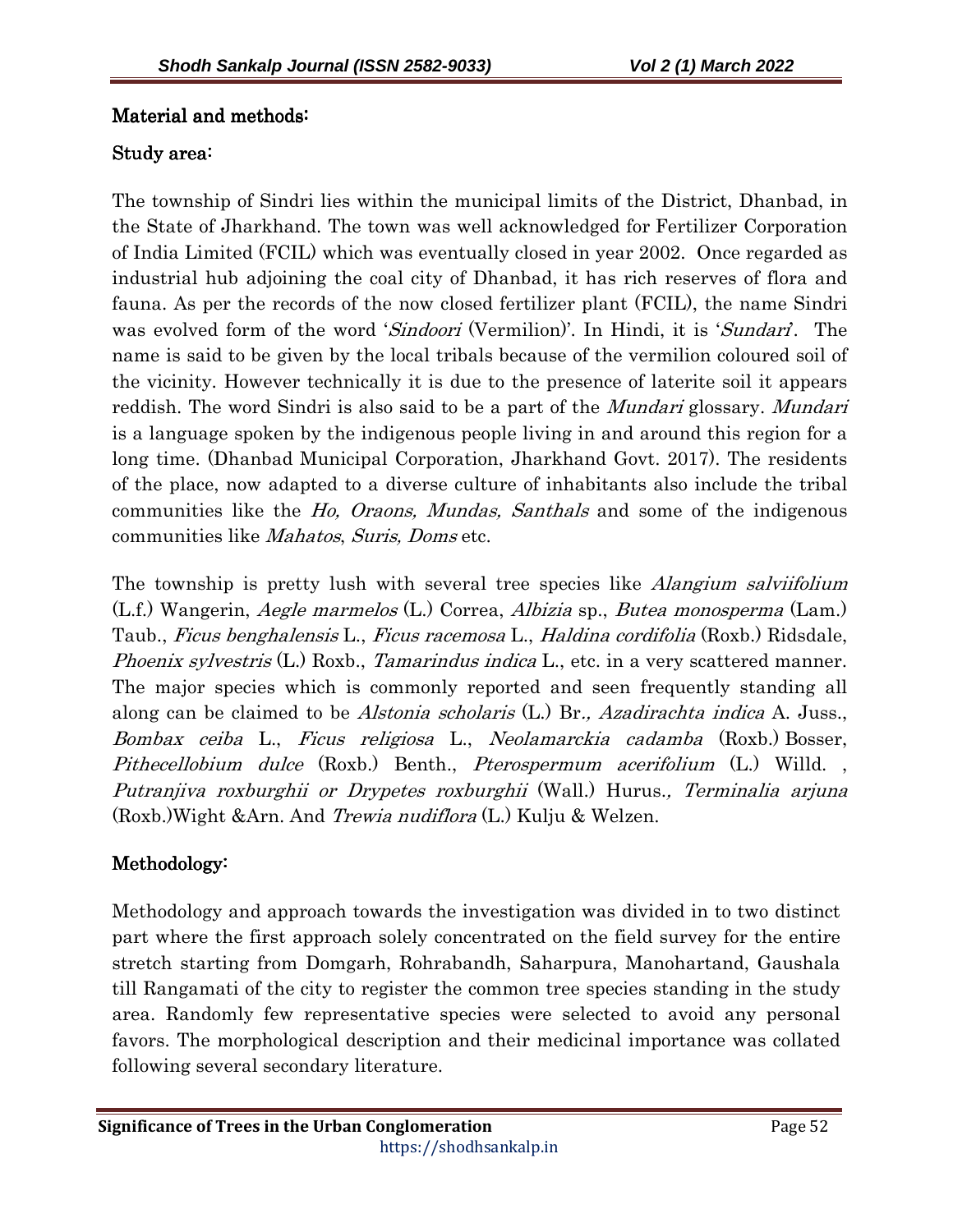The second part was the convenience sampling method to conduct the survey, with a single set of questionnaire consisting of 15 questions under five point scale of agreement and disagreement and open ended questions. The survey was conducted aiming to overview the current status quo of these tress and their (interviewer's) perception towards them. The respondent were reached (with questionnaire) via whatsapp application, telephonic interview, personal mails and face to face interviews. Response were collected within 72 hrs of circulation of the questionnaire and collated further within 48hrs only.

Almost 25 respondent from the students of various faculty and 25 respondent from the academics of various sectors, 25 anonymous respondent living in and round the study area and 25 anonymous respondent including the local vendors, passerby etc were reached out.

Secondary literature, daily newsletters, editorial and reports were referred to describe the general characteristics of the species under investigation and their probable correlation with the study area.

Name of the respondent : Profession: Age/Sex: Contact detail: Date: Time:

Questionnaire Respondent No.:

Answer each of the following statements on the five-point- scale of agreement and disagreement. A) StronglyAgree B) Agree C) No Opinion D) Disagree E) Strongly Disagree 1. Trees are essential for the environment A) B) C) D) E) 2. Trees are essential for the Existence of Life A) B) C) D) E) 3. Trees benefits us with many essential aspect like they provide medicine, timber, fruits, fresh air, shelter etc A) B) C) D) E) 4. Last from few years the cover of trees has reduced in locality A) B) C) D) E) 5. The abundance of trees has reduced due to developmental activities around the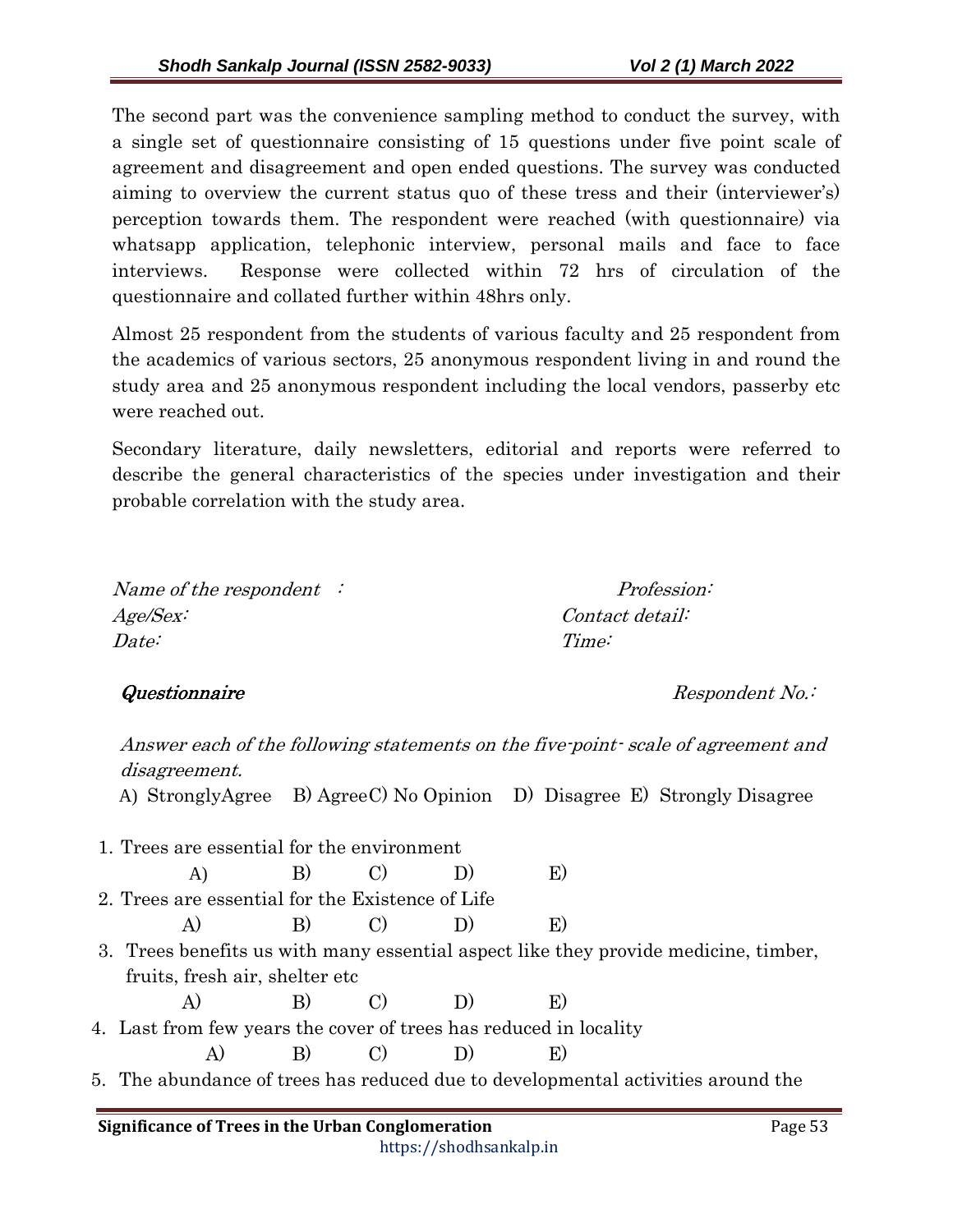|                                                                                      |                                                                                     | surrounding       |               |    |       |
|--------------------------------------------------------------------------------------|-------------------------------------------------------------------------------------|-------------------|---------------|----|-------|
|                                                                                      | A)                                                                                  | B)                | $\mathcal{C}$ | D) | E)    |
|                                                                                      | 6. Abundance of Trees has reduced due to many disease on trees                      |                   |               |    |       |
|                                                                                      | A)                                                                                  | B)                | $\rm C)$      | D) | E)    |
|                                                                                      | 7. State Government should be responsible for the Plantation and Maintenance of     |                   |               |    |       |
|                                                                                      | these trees                                                                         |                   |               |    |       |
|                                                                                      | $\bf{A}$                                                                            | B)                | $\mathcal{C}$ | D) | E)    |
|                                                                                      | 8. Last from five years many Plantation work has been promoted in your immediate    |                   |               |    |       |
|                                                                                      | environment                                                                         |                   |               |    |       |
|                                                                                      | A)                                                                                  | B)                | $\mathcal{C}$ | D) | $E$ ) |
|                                                                                      | 9. Local people should take responsibility to protect the trees in and around their |                   |               |    |       |
|                                                                                      | environment                                                                         |                   |               |    |       |
|                                                                                      | A)                                                                                  | B)                | $\mathcal{C}$ | D) | E)    |
| 10. Local people should participate in watering and manuring trees in and around     |                                                                                     |                   |               |    |       |
|                                                                                      |                                                                                     | their surrounding |               |    |       |
|                                                                                      | A)                                                                                  | B)                | $\mathcal{C}$ | D) | E)    |
| 11. Training should be given to Local people for the care and maintenance of the     |                                                                                     |                   |               |    |       |
|                                                                                      | sapling planted around their surrounding                                            |                   |               |    |       |
|                                                                                      | A)                                                                                  | B)                | $\mathcal{C}$ | D) | E)    |
| 12. Every individual should pay to protect the trees in and around their environment |                                                                                     |                   |               |    |       |
|                                                                                      | $\mathbf{A}$                                                                        | B)                | $\mathcal{C}$ | D) | E)    |
| 13.I am willing to pay INR 10 rupee/Month for the care and maintenance of these      |                                                                                     |                   |               |    |       |
| trees present in my surrounding                                                      |                                                                                     |                   |               |    |       |
|                                                                                      | A)                                                                                  | B)                | $\mathcal{C}$ | D) | $E$ ) |
| 14. Municipal Corporation should take the responsibility to collect the revenue from |                                                                                     |                   |               |    |       |
| local for the maintenance of the trees                                               |                                                                                     |                   |               |    |       |
|                                                                                      | A)                                                                                  | B)                | $\mathcal{C}$ | D) | $E$ ) |
| 15. Separate State Authority should take responsibility to collect the revenue from  |                                                                                     |                   |               |    |       |
| local residents for the maintenance of the trees                                     |                                                                                     |                   |               |    |       |
|                                                                                      | A)                                                                                  | $\vert B \rangle$ | $\rm C)$      | D) | E)    |
|                                                                                      |                                                                                     |                   |               |    |       |

# Observation: Observation:

Standing biomass of the green vegetation often indicates the prevailing environment of the given area. It indicates the interaction of the vegetation (trees, herbs, shrubs etc) with its natural surroundings to an extent, explicitly human behavior towards them. Furthermore their health and lush growth also referred to their adaptation to the changing environment. Thus it can be said that green vegetation are and can be referred to as health card of an environment at given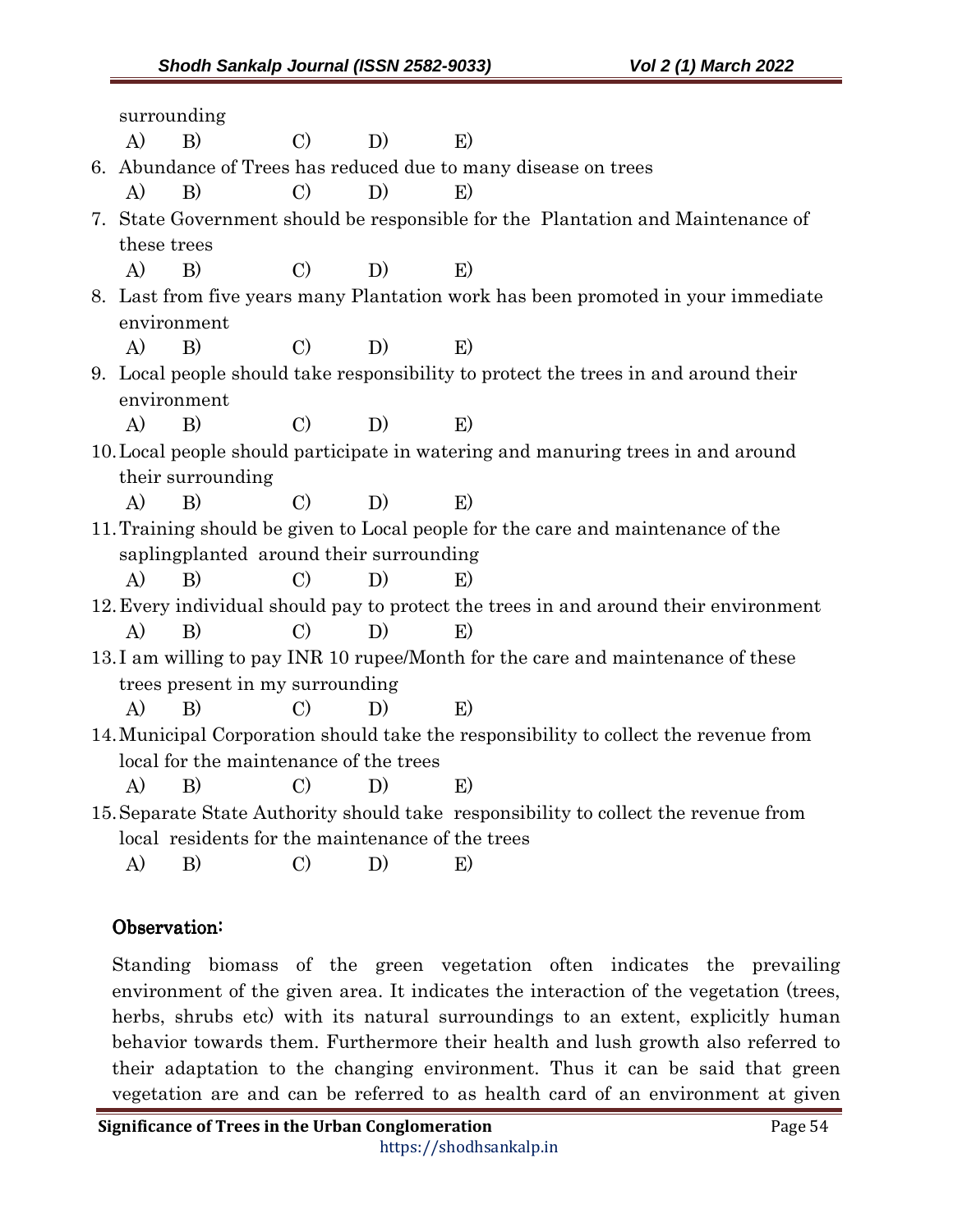point of time. During the field survey along the study area the following trees were reported to be abundantly present and in a fairly good state of condition. However the entire assessment was based on their morphological appearance only. The brief description/synopsis of these trees and their medicinal values are mentioned here under:

1. Alstonia scholaris  $(L)$  R.Br. belonging to the family *Apocynaceae* is polularly known as Chatim in Bengali, Chatawan in Santhali, Sapta- parni in Sanskrit and Devil's tree in English.

It is a large evergreen tree which reaches up to height of about 17 to 20 m and have bitter milky latex. Bark is greyish brown, rough, lenticellate. 4-7 Leaves in a whorl, coriaceous, elliptic-oblong, pale beneath. Flowers are small, greenish white, spice scented. Fruits are follicles,  $30 - 60$  cm long. Seeds are papillose with brownish hair at each end (Bimbima, 2014). Barks and Latex from the tree are commonly used for medicinal value.

Medicinally the plant has been used in different system of traditional medicine for the treatment of range of diseases. The extract of the plant shows pharmacological activities ranging from anti-malarial to anticancer properties. *Alstonia scholaris* have medicinal activity against many of the ailments. In India, the bark of Alstonia scholaris is used solely for medicinal purposes, ranging from malaria and epilepsy to skin conditions and asthma. In Ayurveda, it is used as a bitter and as an astringent herb for treating skin disorders, malarial fever, urticaria, chronic dysentery, diarrhea, in snake bite. The Milky juice of the tree is applied to ulcers.

Phytochemical Studies indicates thatan ethanol extract of the bark of Alstonia scholaris enhanced the anticancer activity of berberine in the carcinoma-bearing mice. This extract also showed cytotoxic activity. It contains echitamine and loganin as major compounds and could potentially be used as an anti-irritation agent. The methanolic extract of the bark has the analgesic activity. The bark extract also exerted a strong inhibitory effect on epididymides, seminal vesicle and prostate gland as evinced by decrease in their weights. The plant is used in traditional, Ayurvedic, Unani, Homoeopathy and Sidhha/Tamil types of alternative medicinal systems against different ailments. (Sharma et.al., 2016).

2. Azadirachta indica A. Juss. belonging to the family Meliaceae is popularly known as Nim in Bengali and Santhali, Neem in Hindi, Nimbaka in Sanskrit, Indian lilac or Neem tree in English.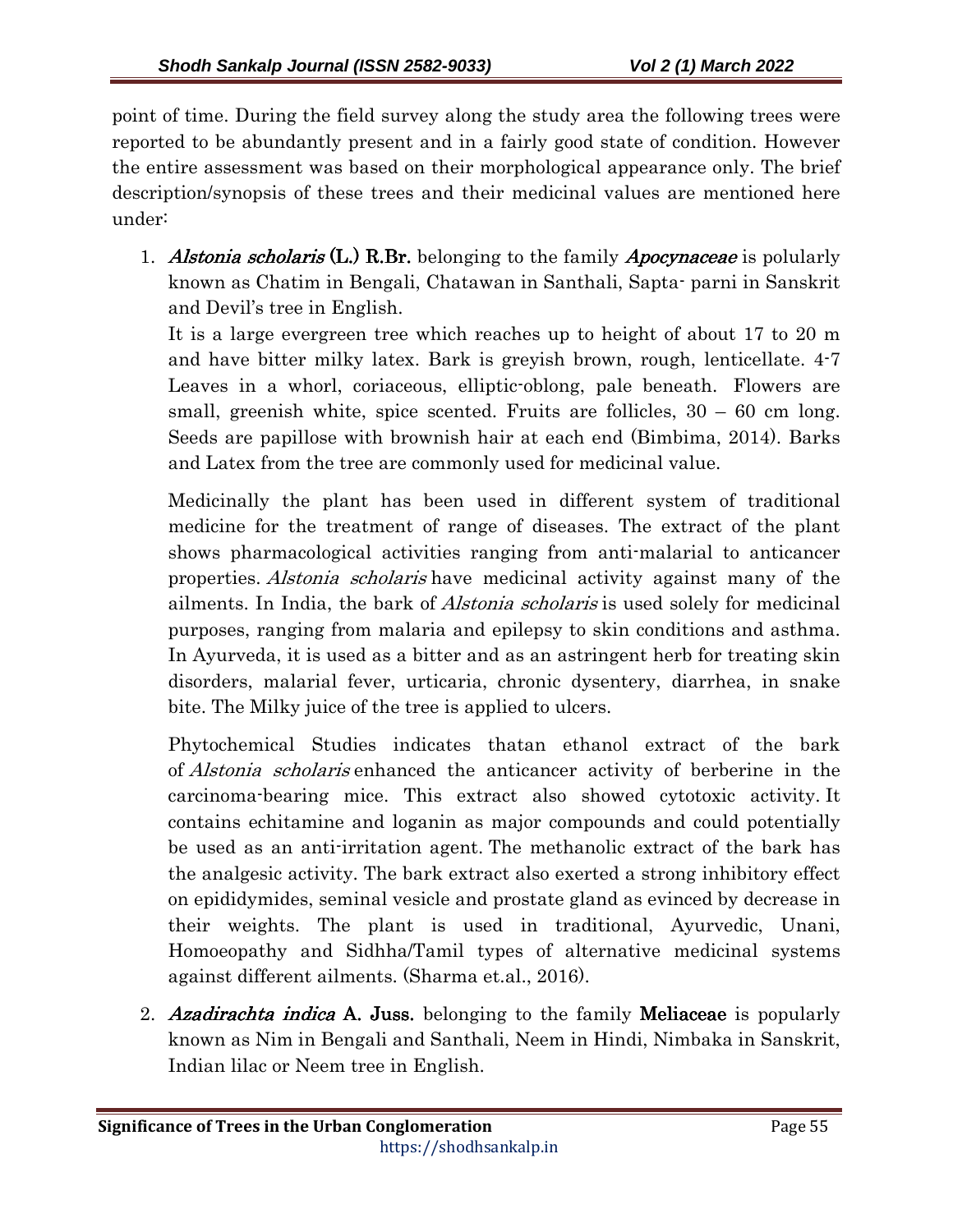Neem is a fast growing tree that can reach upto a height of 15-20m and rarely 35-40m. It is an evergreen tree whose branches are wide and spreading. The leaves are pinnately compound and opposite about 20-40 cm long with 20-30 medium to dark green leaflets of about 3-8 cm long. The terminal leaflet is often missing. The white and fragrant flowers are arranged in more or less drooping axillary panicles. The fruit is a smooth, olive-like drupe. It flowers from March- April and fruits mature from May- August (Haines, 1924). All parts are useful but most often stem bark, leaves and seeds are used.

Medicinally the bark of the plant is used in malaria, intestinal ulcers, skin diseases and fever. The leaves are used in intestinal worms, loss of appetite, as an antiseptic, fever and gum diseases etc. The paste of the leaves is applied directly to the scalp to treat lice. The leaves after drying are place along with the cereals and pulses in storage to repel insects. The decoction of the leaves is sprayed on the crops as an insecticide. The seeds and seed oil are used in leprosy. The oil cakes are used as fertilizers too.

Phytochemical studies on indicates Azadirachta indica has complex constituents including nimbin, nimbidin, nimbolide, limonoids and such types of ingredients play significant role in disease management through modulation of various genetic pathways. Quercetin and beta- sitosterol were first polyphenolic flavonoids purified from fresh leaves of neem and were known to have anti fungal and antibacterial activities (Alzohairy, 2016). Neem ingredients are applied in Ayurveda, Unani, Homeopathy and modern medicine for the treatment of many infectious, metabolic or cancerous diseases (Brahmachari, 2004).

3. **Bombax ceiba L.** belonging to the family **Malvaceae** is commonly known as Simul in Bengali, Edel in Santhali while Red Silk Cotton in English.

Morphologically it is a deciduous tree grows up to 45m high, bole straight, buttress 1-2 m high, bark 20-30 mm thick, grey mottledwith white color, branches horizontal and more or less whorled. Leaves are digitatelycompound, alternate, stipulate, leaflets 5-7, whorled, lamina10-20 x 2-6 cm, elliptic, elliptic- obovate, margin entire and glabrous. Flowers are bisexual, dark crimson, solitary or 2-5 together, calyx campanulate, petals 5, ellipticobovate, fleshy stamens 65-80, ovary conical, ovules many, fruits are capsules, cylindrical, seeds numerous pyriform, smooth, dark brown, embedded in white cotton (ITIS Report, 2015). The plant is inits full bloom in the month of January- March. Even the timber has a great demand as matchwood in India.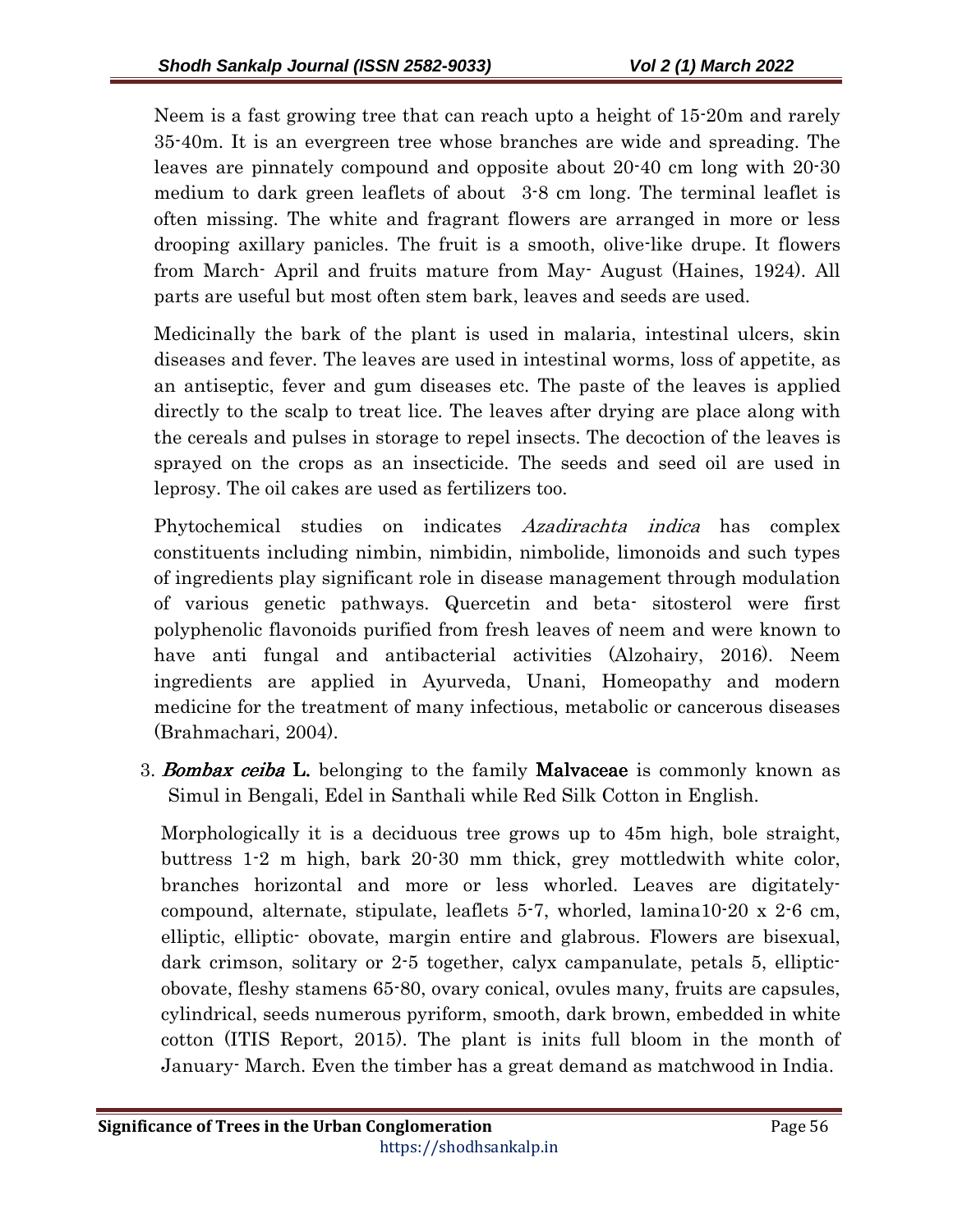Fruits, heart wood, Stem bark, gum and roots are used for medicinal purposes. Fruits of the plant are used as an expectorant, blood purifier and also used for chronic inflammation of the bladder, kidney and for calculus affections. Edible bitter flowers of the plant are used by the local people in their diet, which in turn are considered good astringent to the bowels, remove bile and phlegm. Stem bark is applied as a paste in water to skin eruptions, boils, acne, pimples etc. Roots of the plant are employed in low vitality and debility (Jain and Verma, 2014).

In Unani systems of medicine more emphasis is given to the use of gummy exudates known as mochrus obtained from its branches and stems. Tooth powder containing mochrusis beneficial for loosen teeth and bleeding gums (Ghani, 1971).

Various parts of the plants is used as anti-diarrhoeal, blood purifier, antiasthmatic, to increase consistency of semen, uterine tonic, amenorrhoea, abortifacient, anti- leucorrhoic etc.

Phytochemical Studies indicates that all parts of the plant gave betasitosterol and its glucosides; seeds, barkand root bark- lupeol; flowers- hentriacontane, hentriacontanol; root bark- hydroxycadalene. The seed oil yields arachidic, linoleic, myristic, oleic and palmitic acids; Seeds contain carotenes, nhexacosanol, ethylgallate and tocopherols; the gums contain gallic and tannic acids, yields L-arbinose, D- galactose, D- galacturonic acid and D- Galacto pyranose. Younger roots contain more mucilage, starch, minerl matter, tannins and non-tannins, along with other constituents (Khare, 2007).

4. **Ficus religiosa L.** belonging to the family **Moraceae** is popularly known as Pakur in Bengali, Peepal in Hindi, Hesak Banda in Santhali, Ashwattha in Sanskrit and Sacred Fig in English.

It is large perennial tree and is glabrous when young. This dry season deciduous semi-evergreen tree can reach upto a height of about 30m, with the trunk diameter of about 3m. They shatter bark. The leaves are shiny, thin and bear 5-8 veins. Fruits are small, about ½ inch in diameter. It is Circular in shape and compressed. It is green when raw and turns black after ripening. The fruiting occurs in summer and fruits get ripened in rainy season.

Fruits, Leaves and Stem bark are medicinally active part. The plant is of high religious significance. It is also known as sacred fig and considered to have a religious significance in three major religions of Indian subcontinent i.e. Hinduism, Budhhism and Jainism. This is the treeunder which Gautama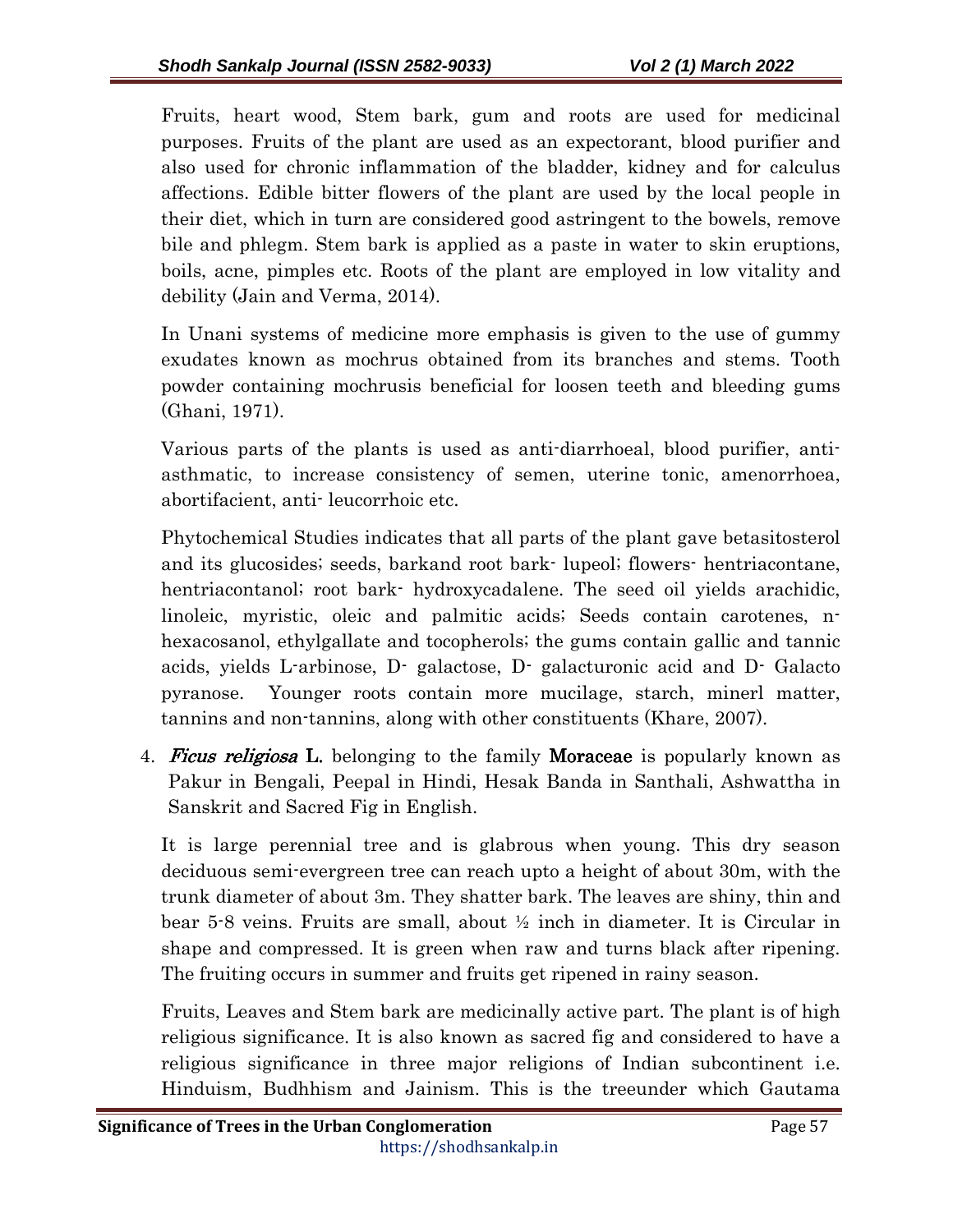Buddha is believed to have attained enlightenment, and is so called the Bodhi tree. The plant is thus largely planted as an avenue tree and especially near temples they are preferred more. The local inhabitants believe the plant is also an abode of Lord Vishnu. Due to this religious significance the species is maintained and secured (Das and Bondya, 2015). Ecologically it is also providing shelter to many other species and thus maintaining the biodiversity therein.

This sacred tree is a storehouse of medicinal value and is used to treat many ailments and diseases. Traditionally, the bark is used as an antibacterial, antiviral, astringent and in the treatment of gonorrhea. The leaves have been reported anti-venom activity and regulate the menstrual cycle (Chopra and Chopra, 1958). Fruits are used as laxatives and its powder is used to treat asthma.

Phytochemical Studies indicatethe stem bark of the plant has phytoconstituents of phenols, tannins, steroids, alkaloids and flavonoids, beta Sitosteryl-D- glucoside, Vitamin- K, n- octacosanol, methyl oleanolate, stigmasterol etc (Chandrasekar et.al, 2010).

5. Neolamarckia cadamba (Roxb.) Bosser belonging to the family of Rubiaceae is popularly known as Kadamb in Hindi, Burflower tree in English, Kadam in Santhali and Kadamb in Sanskrit.

It is a deciduous tree which grows up to height of 20m. Bark are of 6-8 mm, pale brown in color with distinct vertically shallowly grooved. Leaves are opposite, decussate; stipules interpetiolar, lanceolate, cauducous. Flowers bisexual, yellowish, in globose heads, stamens are 5 in number and 3 mm long, anthers are sagittate, sessile. Ovary are 3-4 mm long, 2-celled at base, 4 celled above, inferior, ovules many; style exserted to 5-6 mm, entire; stigma clavate. Fruit is a capsule on a fleshy globose receptacle, 3.5-5 cm across, orange yellow, capsule membranous; seeds may, angular, minute (India Biodiversity Portal).

Bark, Leaves and Fruits are medicinally active part. From literature survey it was reported that almost all parts of the plant *Neolamarckia cadamba* is used in the treatment of various diseases. Decoction of leaves is used as gargle in aphthae or stomatitis and in the treatment of ulcers, wounds, and menorrhea. Bark of the plant is used in fever, inflammation, cough, vomiting, diarrhoea, diabetes, burning sensation, diuresis, wounds, ulcers and in the treatment of snake bite (Kumar, 2017).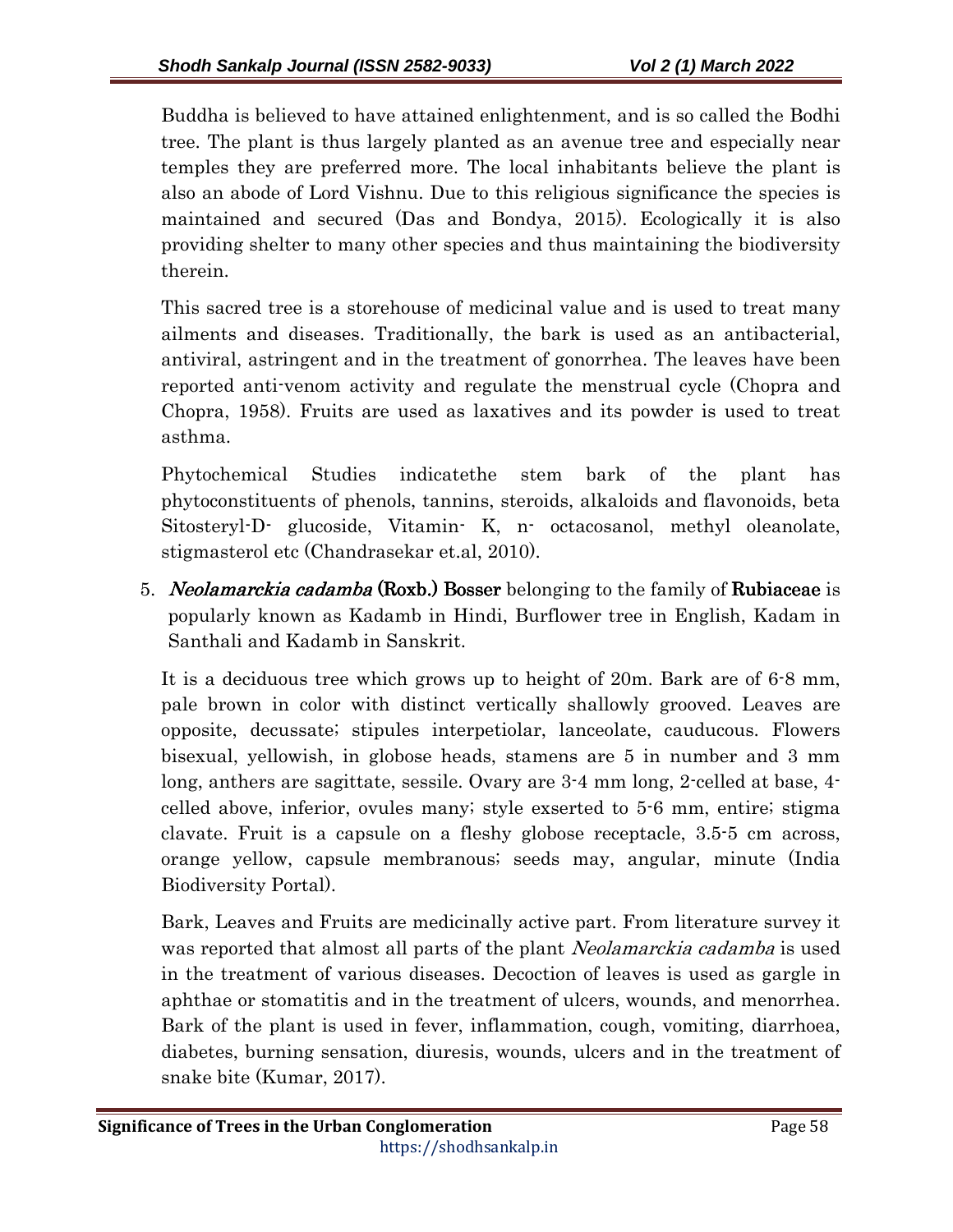Warm aqueous extract of *Neolamarckia cadamba* leaves has been used to alleviate the pain, swelling and for better healing of wounds as well as for treatment of menorrhagia. The decoction of bark skin of this plant is effective in diarrhoea, dysentery and colitis. The fruit juice of the plant augments the quantity of breast milk of lactating mothers and also works as a lactodepurant (Ambujakshi, 2009).

6. Pithecellobium dulce (Roxb.) Benth. belonging to the pea family, Fabaceae is known as Ban-Jilipi in Bengali, Janglijilebi in Hindi, Jilpidarei in Santhali and Manila Tamarind in English

The tree reaches a height of about 10-15 m. Its trunk is spiny and its leaves are bipinnate. Each pinna has a single pair of ovate-oblong leaflets that are about 2-4 cm long. The flowers are greenish white, fragrant, sessile and reach about12cm in length, though appear shorter due to coiling. The flowers produce a pod, which turnspink when ripeand opens to expose the seed arils, a pink or white, edible pulp. The pulp contains black shiny seeds that are circular and flat. Pollen is a polyad of many pollen stitched together.

Bark, Leaves and Fruits are used medicinally. The bark and pulp of the plant is used traditionally as a remedy against gum ailments and toothache. Bark extract is also used against dysentery, diarrhea and constipation. The plant also provides relief from pain, eczema, fever, cold, sore throat, pigmentation, acne and pimples.

Phytochemical studies evaluated that the fruits of the plant contains a number of vitamins and minerals like Vitamin E, B1, B2, B3, Calcium, Phosphorous and Iron. The leaves of the plant contain Quercitin, Kaempferol, Dulcitol and Afezilin. Ethanolic extract of the fruits yielded ten compounds viz, 2,5,6 trimethyl, 1,3- oxathiane, trans- 3-methyl-2-N- propylthiophane, 2-furan carboxaldehyde-5-hydroxymethyl, D- pinitol, hepatocosanoic acid, tetracosanol, 22- tricosenoic acid, methyl-2-hydroxy icosante and stigmaserol. (Kumar and Nehara, 2013).

7. Pterospermum acerifolium  $(L)$ . Willd. belongs to the family of Malvaceae. Vernacularly it is accepted as Muchukund in Hindi, Maple-leaved Byur in English, Machkunda in Santhali, and Muchukund in Sanskrit.

The tree is a medium sized flowering tree grows up to 30m tall. The leaves of the Bayur Tree are palmately ribbed and have stipules. The leaves grow in an alternate insertion arrangement. Leaf shape can range from oblong, broadly obovate to ovate. Leaf edges are commonly dentate (toothed) or irregularly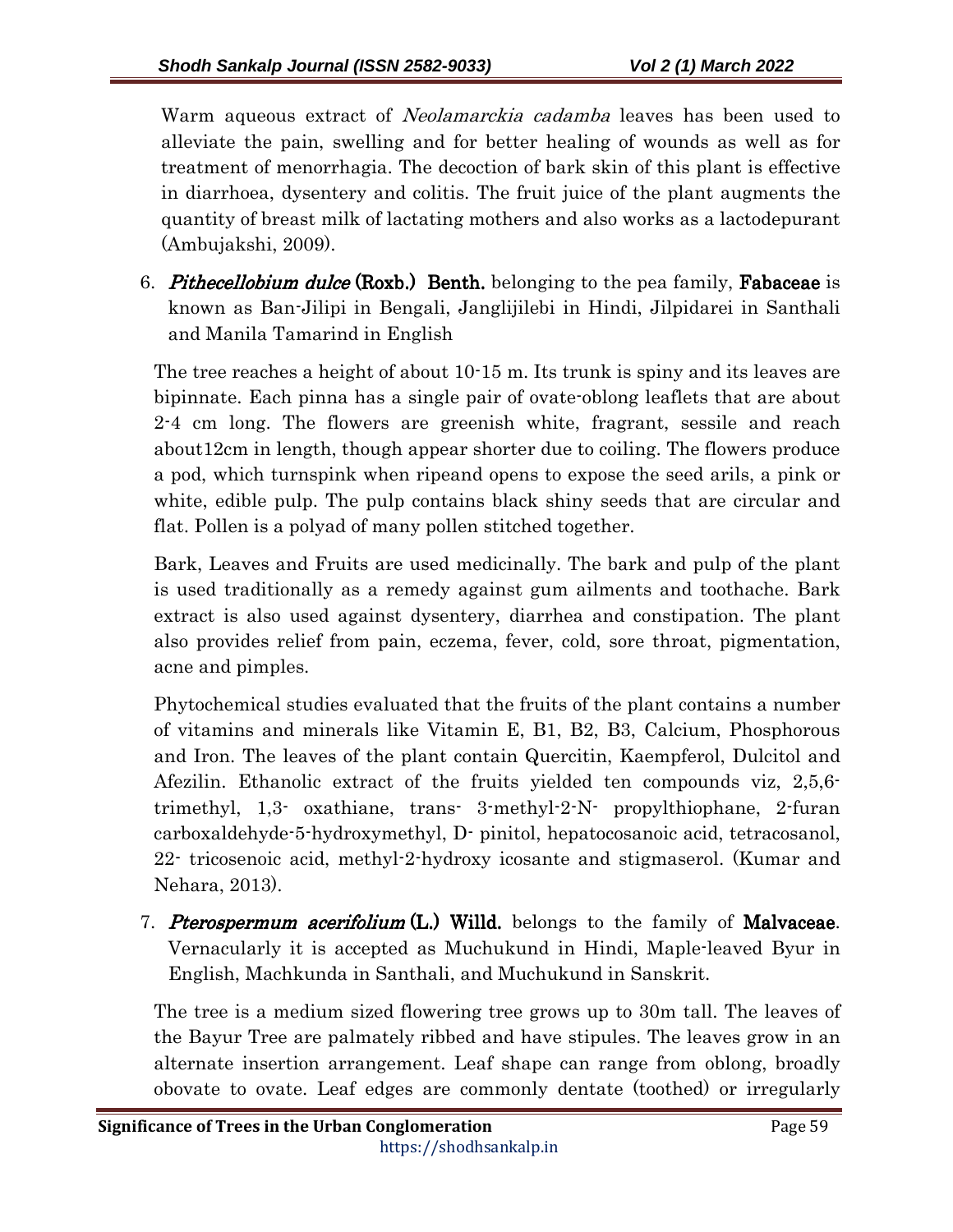lobed. (shodhganga.inflibnet.ac.in/bitstream). Flowers are mostly solitary, 10- 15 cm long and across, white, fragrant. Sepals linear-lanceolate, united at the base into short tube. Petals are linear, oblong or obovate, Fertile stamens 5-9 cm long, staminodesequalling the petals; anthers 1-1.5 cm long. Carpels 5; ovary oblong, pentagonal, 5-loculed, densely rusty tomentose. Seed are capsule 5-10 cm long, 5-valved, rusty brown-glabrescent. Seeds compressed, obliquely oval, wings brown, membranous (Kirtikar and Basu, 1984; Anonymous, 2005).

Roots, Bark, Leaves and Flowers are medicinally used. Bark are useful in intestinal complaints, anemia, headache and pains. Bark and leaves are used in smallpox. The indumentum from the lower side of leaf is said to be used to prevent bleeding from wounds; leaf paste applied on headache. Flowers and bark charred and mixed with kamala (*Mallotus philippensis*) applied on suppurating smallpox. A tonic from the flowers is a cure for inflammation, ulcers, tumours, headache, abdominal pain, indigestion, dehydration, blood troubles and leprosy; calyx made into a paste and applied on glandular swellings around neck. The flowers kept among cloths impart a pleasant perfume and keep away insects. Roots juice given as antidote in poisoning; roots applied as a paste on wounds (Medicinal Plants 2015).

Phytosociological studies indicates flowers contain kaempferol-3-O-galactoside, luteolin-7-O-glucoside, luteolin- -O-glucoronide, kaempferol, kaempferide-7-Obeta-D-glucopyranoside (Gunasegaran and Subramanian, 1979), 24-beta ethylcholest-5-in-3-beta-O-alpha-cellobioside, 3,7-dimethyl-7 methyl1:5pentacosanolide, n-hexacosan-1, 26-diol-dilignoserate, beta-amyrine, betasitosterol and a mixture of acids and saturated hydrocarbon (Rizvi and Sultana, 1972) Acid polysaccharide as D-galactouronic acid D-galactose and Lrhamnose were isolated from bark (Gupta and Bishnoi, 1979; Rastogio and Mehotra, 1970-1979 and 1990-1994).

8. Putranjiva roxburghii or Drypetes roxburghii (Wall.) Hurus. belonging to the family **Euphorbiaceae** is commonly known as Putrnjiva; Jia-puta in Bengali, Putijia in Hindi, Pitonj in Santhali, Putrajivah in Sanskrit and Lucky bean tree in English.

It is a dioecious tree with distinct pendent like branches raise up to the height of 12 meters. It is a moderately sized ever green tree where the leaves are simple, alternately arranged, shiny dark green, distantly serrated. In flowers male parts are found with short rounded axillary clusters while the female are in 1-3 in leaf axil. The plant flowers and fruits during March-August every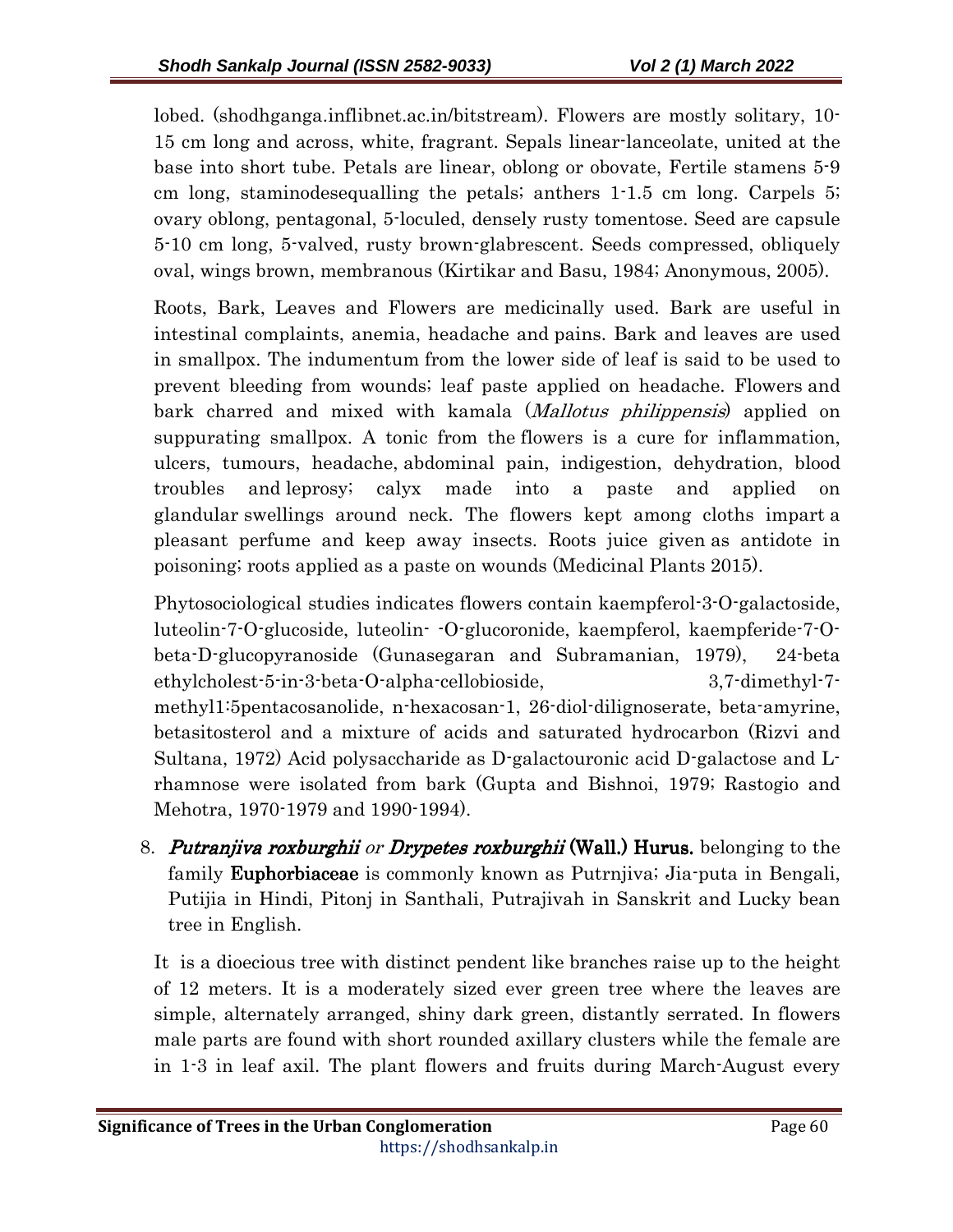year. Fruits are ellipsoid to rounded drupes, white velvety; seed normally one, very hard.

Leaves, Fruits and Seeds are medicinally active parts of the tree. Leaves of the plant are refrigerant, analgesic, antipyretic and anti-inflammatory and used to treat fever, catarrh and sterility. Leaves are also used to treat allergic pimples. Decoction of the leaves is used for treating cold, fever and rheumatism. Crushed leaves are applied to swollen throat of animals. The seeds are sweet, acrid, refrigerant, laxative, anti-inflammatory, aphrodisiac, and diuretic. Seed paste is useful against headache and powdered seed used for knee pain. These are also used to treat sterility, azoospermia, and habitual abortions (Bimbima, 2015).

Phytochemical studies revelsseeds contain fatty oil and kernel contains an essential oil with mustard smell, isothiocyanate yielding glycosides, glucoputranjivin, glucocochlearin, glucojiaputin and glucocleomin. The essential oil contains isopropyl and 2-butylisothiocyanates as the main constituents and 2-methylbutyl isothiocyanate as a minor component (Bimbima, 2015).

9. Terminalia arjuna (Roxb.)Wight & Arn. belonging to the family Combretaceae is called Arjun in Bengali, Kahua, Kharw, Arjun in Hindi, Kahua in Santhali, Arjuna in Sanskrit and Arjun Tree in English.

The plant grows to about 20-25 meters tall; usually has a buttressed trunk and forms a wide canopy at the crown from which branches drop downwards. It has oblong, conical leaves which are green on the top and brown below. The plant has a smooth, grey bark. The bark get flaked off itself in the month of April-May. The plant flowers between March and June with yellow flowers. It has glabrous, 2-2.5 to 4.5-5cm fibrous woody fruit, divided into five wings which appears between September and November (Biswas et. al. 2011)

Parts used for the medicinal purpose is Bark. The plant is a well known heart tonic and treated as a remedy for various cardiac problems like heart failure, cardiomyopathy, atherosclerosis, myocardium necrosis etc. It has also been used for different other human diseases like blood diseases, anaemia, venereal and viral disease. It is used in the treatment of fractures, ulcers etc. when the paste of the bark is applied over the fractures it promotes early healing.

Phytochemically various extracts of the stem bark of arjuna have shown to possess many pharmacological properties including inotropic, anti- ischemic,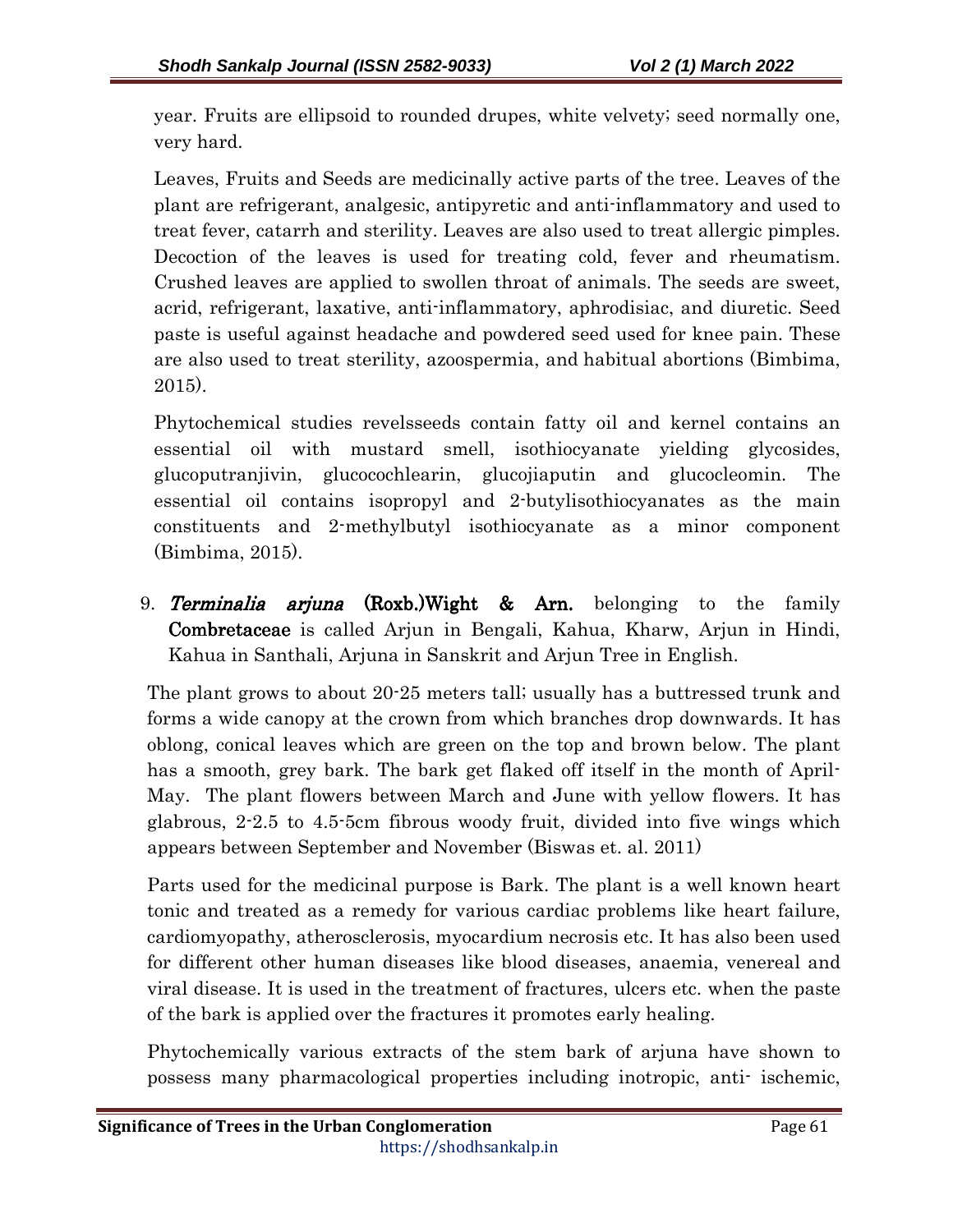antioxidant, blood pressure lowering, hypolipidemic etc. in isoprenalineinduced myocardial ischemia (MI), arjuna has been found to possess prostaglandin E2- like activity with coronayvasodialation and hypotension. Arjunolic acid has been found to prevent the decrease in the levels of superoxide dismutase, catalase, GPO, ceruloplasmin, a-tocopherol, reduced glutathione, ascorbic acid, lipid peroxide and myeloperoxidase (Sumitra et. al. 2001).

10. Trewia nudiflora (L.) Kulju & Welzen of family Euphorbiaceae is called Pithali in Bengali, Bhillaura, Pindalu in Hindi, Gada Lopong in Santhali and Pindarad in Sanskrit.

It is a deciduous tree, branchless wood and leaves opposite, ovate 11-20 cm by 7- 12 cm, long pointed, hairy beneath when young, glabrous later, stalks 2-7.5 cm long. Male and female flowers on separate trees, males yellow in long lax drooping inflorescences, females green, solitary or 2-3 together in the leaf axis. Fruits fleshy, depressed globose, grayish green, 3.5 cm by 3 cm (Jakson. 1994).

Roots, Leaves, Fruits and Seeds are medicinally of immense significance. However all parts of the plant are used as traditional medicine in India for the removal of Phlegm. Leaves and its decoction are also applied to swellings and in healing of wounds and injuries. Bark is used for treatment of enlarged thyroid gland. Decoction of the root is stomachicand used in flatulence, gout and rheumatism (Begum, 2016).

Plant contains a pyridine alkaloid, N-methyl-5-carboxamide-2-pyridone. Leaves contain analkaloid, nudiflorine. Bark yields taraxerone and betasitosterol. Seeds contain an alkaloid ricinidine. The seeds also contain a maytansinoid compound, trewiasine (Jamil et. al., 2010). It exhibited significantcytotoxic activity against various human cell lines in vitro (Powell et al., 1982).

Ethanolic extract of the pericarp of T. *nudiflora* showed significant antifungal bioactivity against Penicilliumavellaneum UC-4376 (Du et. al., 2004). The ethanolic extract of the leaves of Trewianudiflora showed significant antiulcerogenic effect against ulcers induced by Indomethacin in a dose-dependent manner had been reported (Prakash et. al., 2007).

Under the second broad objective of the investigation, the participation in the survey with set of questionnaire was almost 100%. All the respondent attempted all the questions and give a strong opinion on the option they had opted for.

50% of the respondent strongly agree that trees are essential for environment while 48% agreed and 2% have no opinion on the statement.Strikingly 20% of the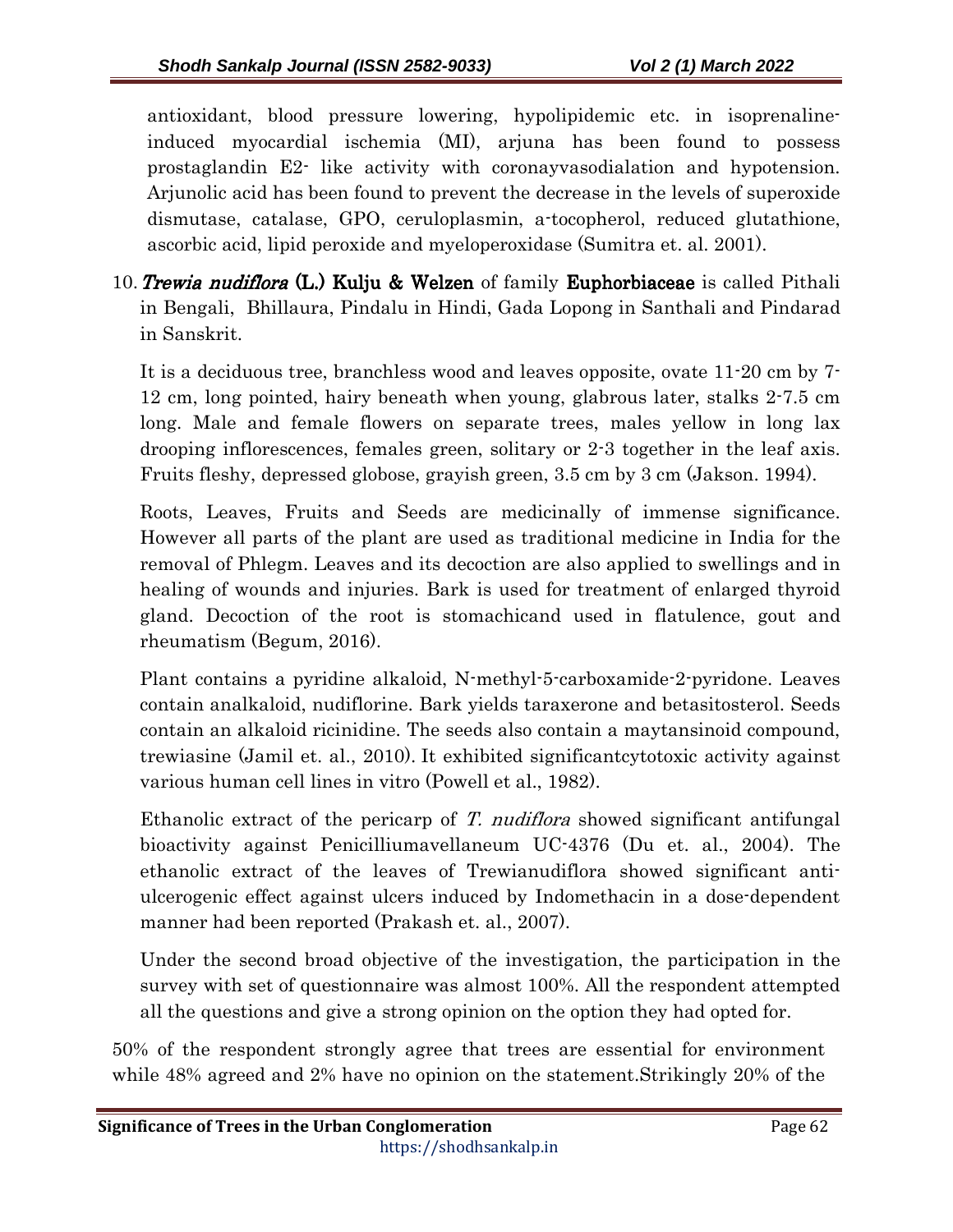respondent have no opinion on the correlation of the tress and the existence of human life while 50% agree and 20% strongly agree with the facts that Trees are essential for the Existence of Life. 50% of respondent strongly agree and 30% agreed that trees benefits us with many essential aspect like they provide medicine, timber, fruits, fresh air, shelter etc while rest 20% have absolutely no opinion on the same.

The response itself indicates that majority of the communities strongly believe that the trees are essential and are integral part of human evolution and their environment. They provide many ecosystem services which are well established from ages. The co-existence of both the life form structured the progress of many races in the biosphere.

Almost 95% of the respondent attributed to the statement that last from few years the cover of trees has been reduced and the reason behind was mainly pointed on the developmental activities around the surrounding in a speedy manner.5% respondent do not respond on any of the statements. Only 25 % of respondent had agreed on the prevalence of disease on trees while 25% do not agree and 50% were not respondent to the statement. The investigation on the statement indicates that the unplanned and unorganized developmental activities can be attributed as key reason behind the reduction in the green cover of the study area. While it is the lack of proper knowledge and attention that majority of the respondent were unable to trace any diseases. However many respondent experiences a thick cast of coal dust on the trees sticking permanently which can be attributed to the heavy coal activity near the township.

100% respondent strongly agree that State Government should be the responsible authority for the plantation and maintenance of the trees. 80% respondent agrees that Last from five years many Plantation work has been promoted in your immediate environment but most of them lacks after maintenance and usually die after few days 20% however disagree with the fact that plantation work has been promoted in their locality. The data further indicates that the State Authority concerned had taken the initiatives in plantation work seriously in recent couple of years.

Only 50% of the respondent, strongly agrees that local people should take responsibilities to protect the trees in and around their environment. While 50% disagree that they should be the sole holdings to take responsibilities. Strikingly only 40% of the respondent agrees that they will and should whole heartedly participate in watering and manuring the trees in and around their surroundings. 60% of the respondent agrees that training should be given to local people to come forward and initiate with the responsibilities to take care and maintenance of the sapling planted around their surroundings. 10% strongly agreed on the point while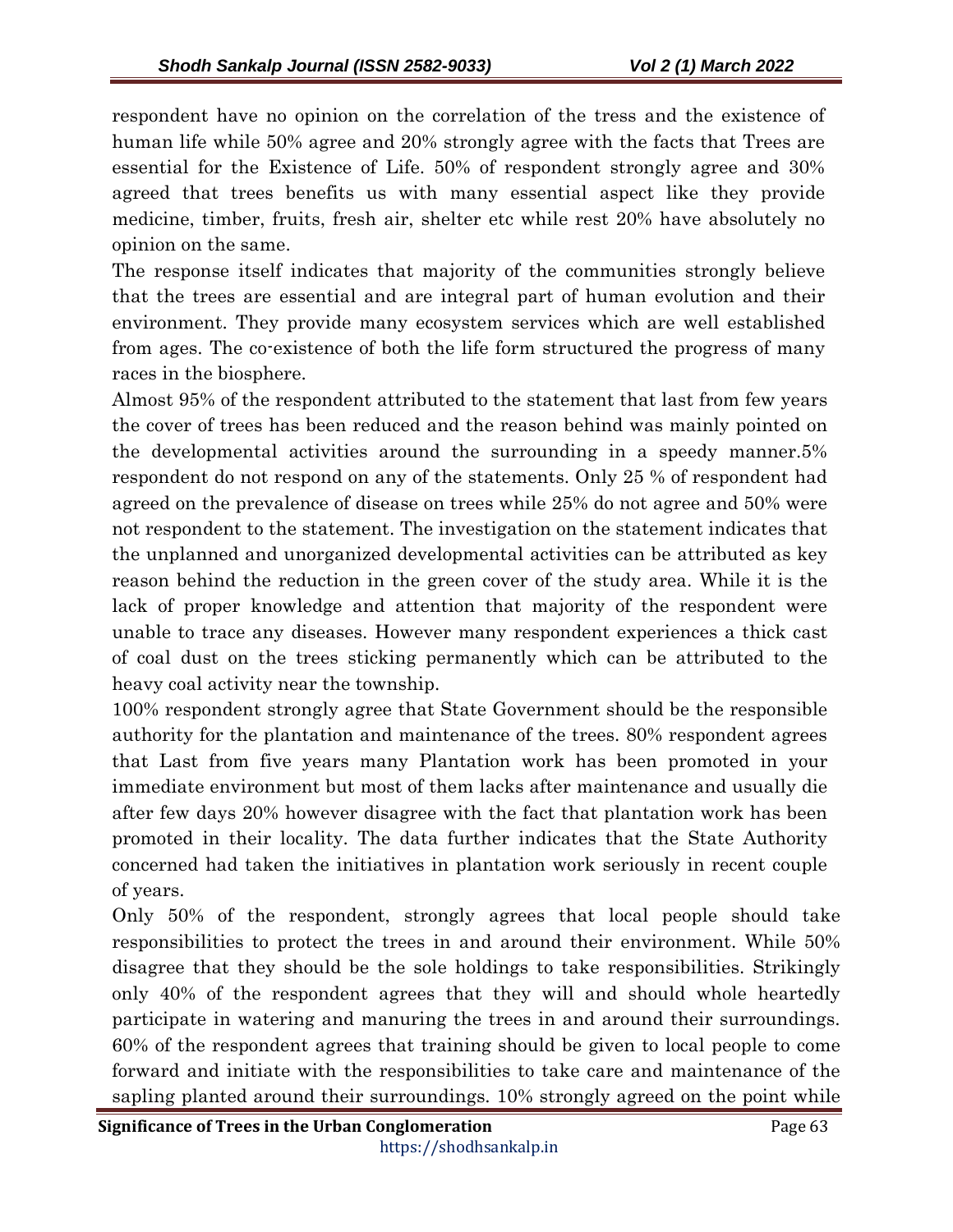30% have absolutely no opinion on the statement.

The strange response on the statement indicates that despite of the fact that trees are an integral part of the human existence and human being a vital custodian of the nature, there lies a huge lack of awareness and sense of moral responsibility towards the trees present in the surrounding. However they also shows strong willingness to change and know the possible way forward to take up such initiatives and protect the nature for the coming generation.

Only 40% percent of the respondent strongly agrees and 10% agrees that every individual should pay to protect the trees while rest 40% remains non responsive while 10% disagree that societies should pay to protect these trees. 50% of respondent agree to pay a minimum of rupees 10/month while rest don't prefer to respond for the care and maintenance of the trees. This further indicate that we had realized that it is a high time and soon each and every one of us have to come forward and take up the provital role in the maintenance of the trees of our surrounding and ensure a healthy environment.

25% strongly agrees and 20% agrees that State Municipal Corporation should take up the responsibilities to collect the revenue while 40% also strongly recommend that separate State Authority should be constituted and given the responsibilities to collect the revenue and also trains the local to make aware about the protocol to maintain the tree species of the surrounding. While rest of the respondent were unable to respond to the statement. This also infer that the concerned authority should came up strongly in advocating the current conservation status of trees constituting the green patches of the urban center with the participation and advocacy of the local inhabitants for better results.

### Conclusion: Conclusion:

Trees play a vital role in enhancing the quality of life in the urban environment and the fact should be recognized, acknowledge and valued by all the stakeholders directly and indirectly being benefitted by them. In fast growing urban setting their place should be integrated with all major and minor developmental interventions. Their ecosystem services and their economic evaluation needs to be addressed and recognized.

# Acknowledgment:

The authors are grateful to Late Dr B. C Jha, Former Head, Reservoir and Wetland Fisheries Division CIFRI, Barrackpore for her valuable suggestions to draft the manuscripts. The authors are also thankful to the Dr Sharmila Rani, Principal, SSLNT Mahila Mahavidlaya and Dr. Ajit Kumar, Principal Sindri College, Sindri for their kind support and constant encouragement. The authors are also thankful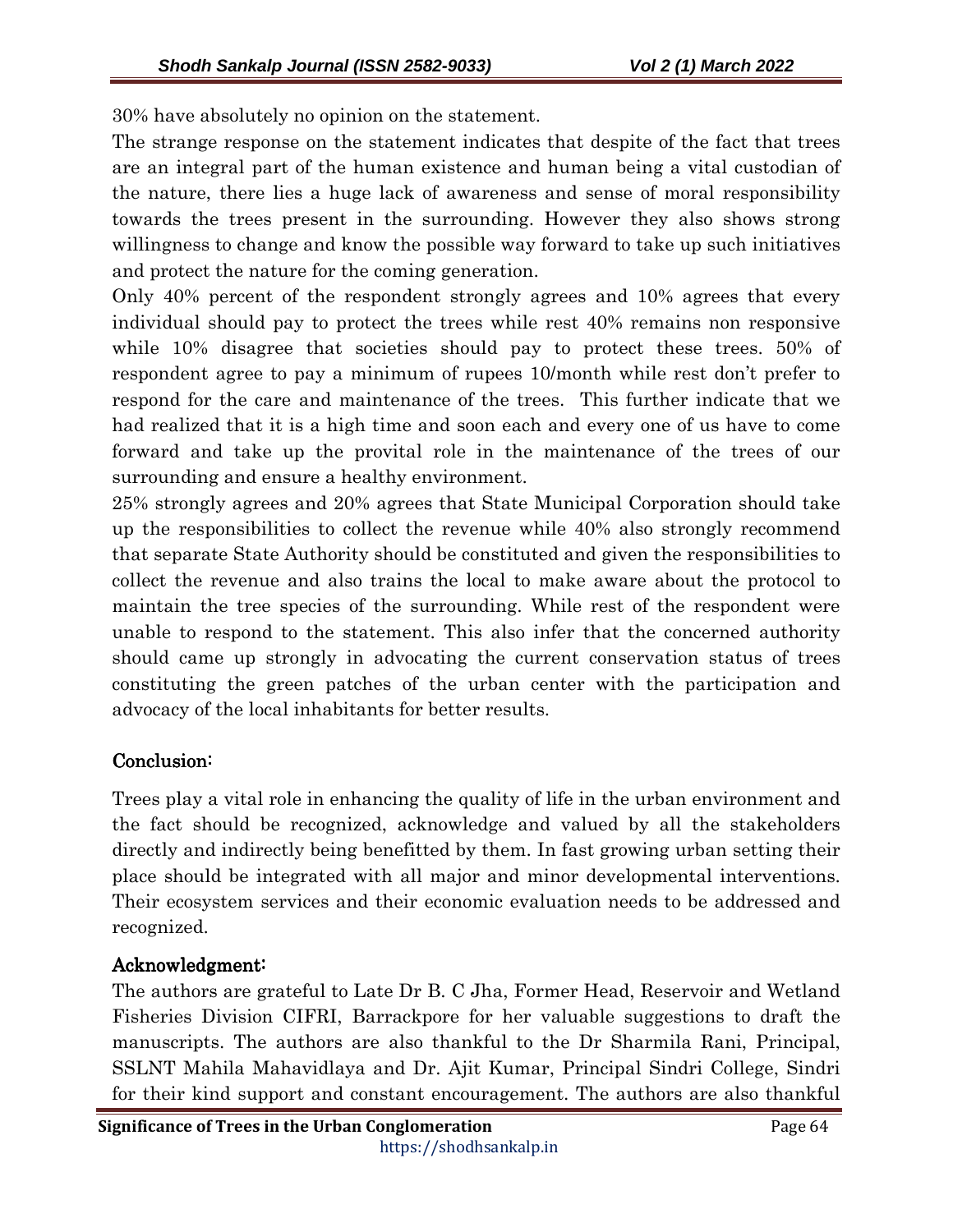to the respondents who were generous enough to spare their valuable time and honest response towards the questionnaire and the survey conducted.

### Declaration of Conflict of Interest

The authors declared no potential conflicts of interest with respect to the research, authorship, and/or publication of this article.

### Funding Funding

The author received no financial support for the research, authorship, and/or publication of this article.

### Reference:

- 1. India Biodiversity Portal Neolamarckia cadamba (Roxb.) Bosser https:// indiabiodiversity.org/biodiv/species/show/244698 (Accessed date Aug 28, 2020)
- 2. Alzohairy MA (2016) Therapeutics role of Azadirachta indica (Neem) and their active constituents in diseases prevention and treatment Evid based complement Alternat Med. Hindawi Ltd. doi: 10.1155/20167382506
- 3. Ambujakshi HR, Antony ST, Kanchana Y, Patel R, Thakkar H and Shyamnanda. (2009) Analgesic activity of Anthocephalus cadamba leaf extract. J. Pharmacy Research 2 1279-1280
- 4. Anonymous (2005) The Wealth of India a Dictionary of Indian Raw Materials and Industrial Products, Council of Scientific and Industrial Research, New Delhi VIII 308-312
- 5. Begum Y (2016) Antibacterial, Antioxidant and Cytotoxic activities of Trewia nudiflora Pharma Tutor 4(1) 37-41
- 6. Bimbima (2014) https://www.bimbima.com/ayurveda/medicinal-use-of-devils $tree-or-saptaparna/935/$
- 7. Bimbima (2015) https://www.bimbima.com/ayurveda/putrajivatreeputranjiva-roxburghii-medicinal-uses/263/
- 8. Bishnoi, P, Gupta PC (1979) Structure of new acid polysaccharide from the bark of Pterospermum acerifolium Journal of Chemical Society 1680-1683
- 9. Biswas M, Biswas K, Bhattacharya K, Ghosh TK, Ashoke, S, Haldar K, Pallab K (2011) Evaluation of analgesic and anti –inflammatory activities of Terminalia arjuna leaf *Journal of Phytology* 3(1) 8-33
- 10. Blue Green Urban (2017) https://www.smartcitiesdive.com/ex/sustainablecitiescollective/why-we-needtrees-our-cities/1100050/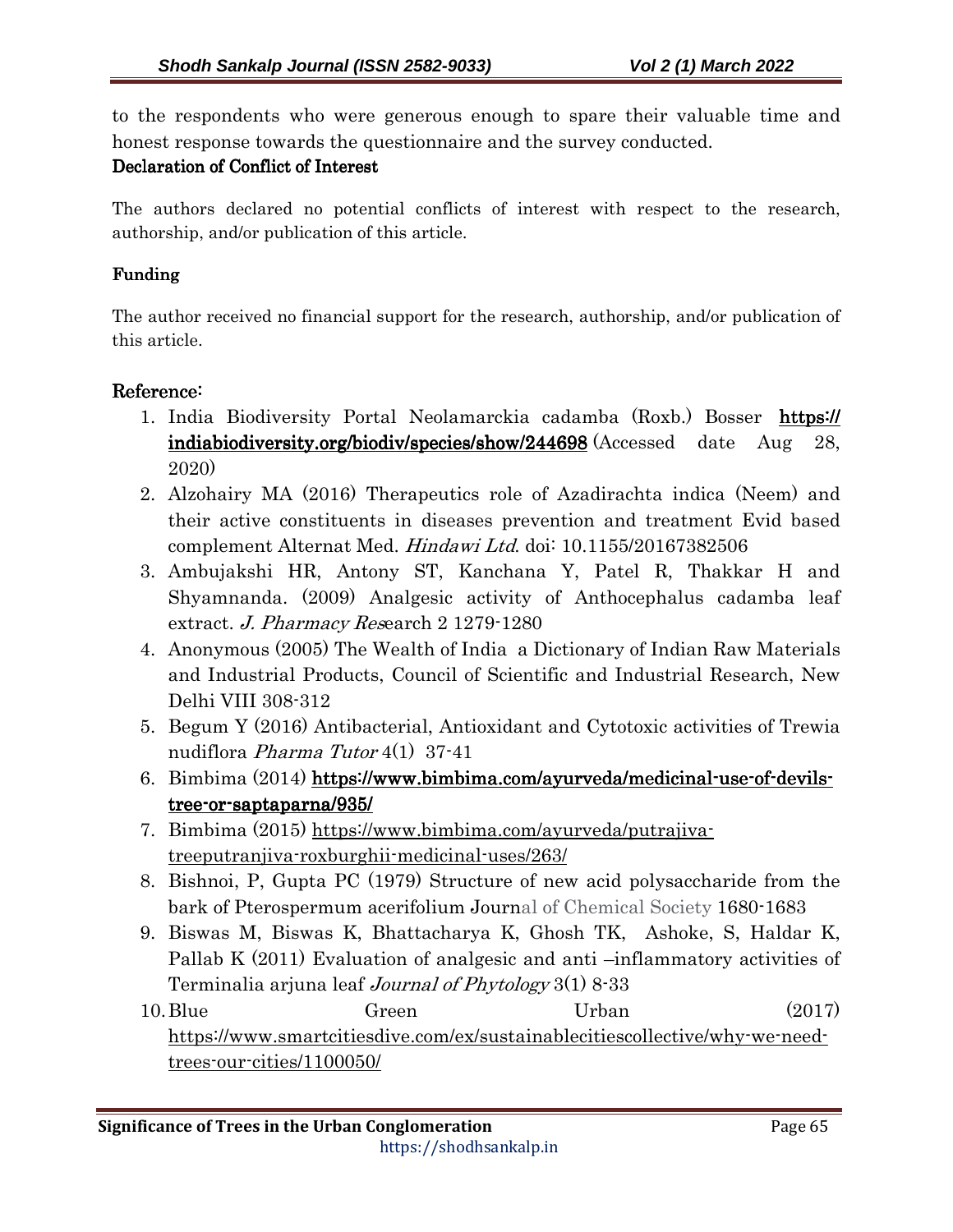- 11.Brahmachari, G (2004) Neem an omnipotent plant: a retrospection. Chem Bio Chem 5(4) 408-421
- 12.Chandrasekar, SB, Bhanumathy M, Pawar AT, Somasundaram (2010) Phytopharmacology of Ficus religiosa *Pharmacogn Rev* 4(8) 195-199
- 13. Chopra RN, Chopra S (1958) *Indigenous Drugs of India*. Dhar and sons
- 14.Das A, Bondya SL (2015) Tribal communities as the conservator of traditional medicinal knowledge in Dumka District Jharkhand India 'Biodiversity conservation and sustainable development' Vol.1 6 New Academic Publishers New Delhi 70-76,
- 15.Dhanbad Municipal Corporation (2017) Jharkhand Government Archived from the original on 28 October 2017 Retrieved 19 October 2017.
- 16.Du ZZ, He HP, Wu B, Shen YM, Hao, X J (2004). Chemical constituents from the pericarp of Trewia nudiflora *Helvetica chimicaacta* 87(3) 758-763
- 17.Dwivedi S, Chopra D (2014) Revisiting Terminalia Arjuna an ancient cardiovascular drug Journal of Traditional and Complementary Medicine Elsevier 4(4) 224-231
- 18.Ghani NK (1971) Advia Vol. 1. New Delhi, India: Idara Kitabus Shifa
- 19.Gunasegaran R, Subramanian SS, (1979) Flavonoids of three Pterospermum species. *Indian J.Pharm.Sci.* 41(2) 72-73
- 20.Gupta PC, Suresh C, Rizvi SAI (1972) Chemical examination of the flower of Pterospermum acerifolium. Planta Med. 21(4) 358-363
- 21.Haines, HH (1924) The Botany of Bihar and Orissa Botanical Survey of India, Calcutta) Vol. 1-3 1-1372
- 22. India Biodiversity Portal, Species Page https://indiabiodiversity.org/biodiv/species/show/230914 (Accessed on 27 August 2020)
- 23. Jackson, JK (1994) Manual of afforestation in Nepal Forest Research and Survey Center, Kathmandu.
- 24.Jain V, Verma SK (2014) Assessment of Credibility of some folk medicinal claim on Bombax ceiba L. India Journal Traditional Knowledge 13 87-94
- 25.Jamil AS, Alexander IG, Veronique S (2010) New cardenolides from the stem bark of Trewia nudiflora, Fitoterpia 81 536-539
- 26.Jessica B, Skoff T and Cavender N (2019) The benefits of trees for livable and sustainable communities. *Plants People Planet* 1(4) 1-13
- 27.Khare CP (2007) Indian Medicinal Plant. An illustrated Dictionary Verlag, Berlin. Springer
- 28. Kirtikar KR, Basu BD (1984) In Indian Medicinal plants, Vol. I, II<sup>nd</sup> Edn., Sri Satguru Publications, Delhi, 372-375